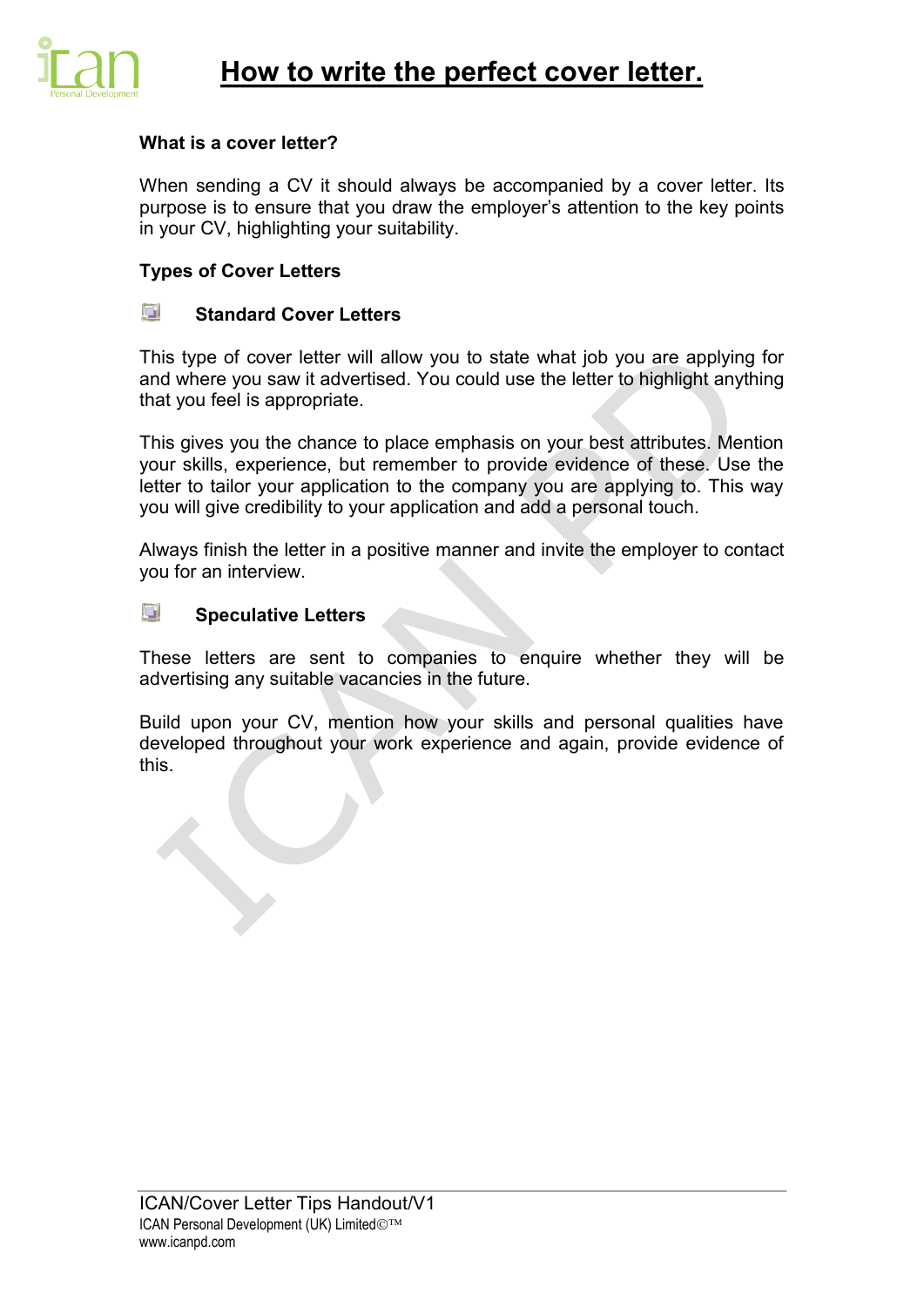

# **TIPS**

- 1. Try not to go over **one side of A4,** unless the employer states that otherwise.
- 2. **Don't make the employer work to read your letter!** Keep it clear, concise and to the point.
- 3. **Action verbs** can help to make it sound better. Provide examples **using active, positive words (these are normally verbs) in a CV or in an application form can give it additional impact** and make a stronger impression on potential employers.

Examples include: Forward-thinker, Responsible, Innovative, Self-starter, Team-player

|              | <b>Sample Action Verbs</b> |              |              |              |
|--------------|----------------------------|--------------|--------------|--------------|
| accomplished | completed                  | familiarized | monitored    | scheduled    |
| achieved     | composed                   | formulated   | motivated    | selected     |
| adapted      | concluded                  | gained       | negotiated   | solved       |
| administered | conducted                  | generated    | obtained     | started      |
| advised      | coordinated                | identified   | operated     | streamlined  |
| analyzed     | corresponded               | implemented  | organized    | strengthened |
| arranged     | created                    | improvised   | participated | structured   |
| assembled    | demonstrated               | increased    | planned      | supervised   |
| assessed     | designed                   | influenced   | presented    | surveyed     |
| authored     | developed                  | initiated    | produced     | taught       |
| balanced     | directed                   | instructed   | programmed   | tested       |
| bargained    | drafted                    | interpreted  | promoted     | trained      |
| broadened    | earned                     | interviewed  | provided     | transformed  |
| budgeted     | edited                     | introduced   | purchased    | translated   |
| built        | encouraged                 | investigated | recruited    | traveled     |
| calculated   | established                | maintained   | reduced      | updated      |
| classified   | evaluated                  | managed      | represented  | upgraded     |
| communicated | examined                   | marketed     | researched   | utilized     |
| compiled     | explained                  | moderated    | reviewed     | wrote        |

Use action words (also called buzz words) to explain your duties or posts of responsibility - not just the tasks you have carried out.

For example, I worked for Oxfam as a Volunteer and I was **in charge** of the receiving donations into the shop. Instead you could write…As a Sales Assistant working for Oxfam, I **managed** the receiving of donations from customers.

4. **Spell-check** and then double-check your spelling and grammar. Spell checkers won't pick up *form* instead of *from.*